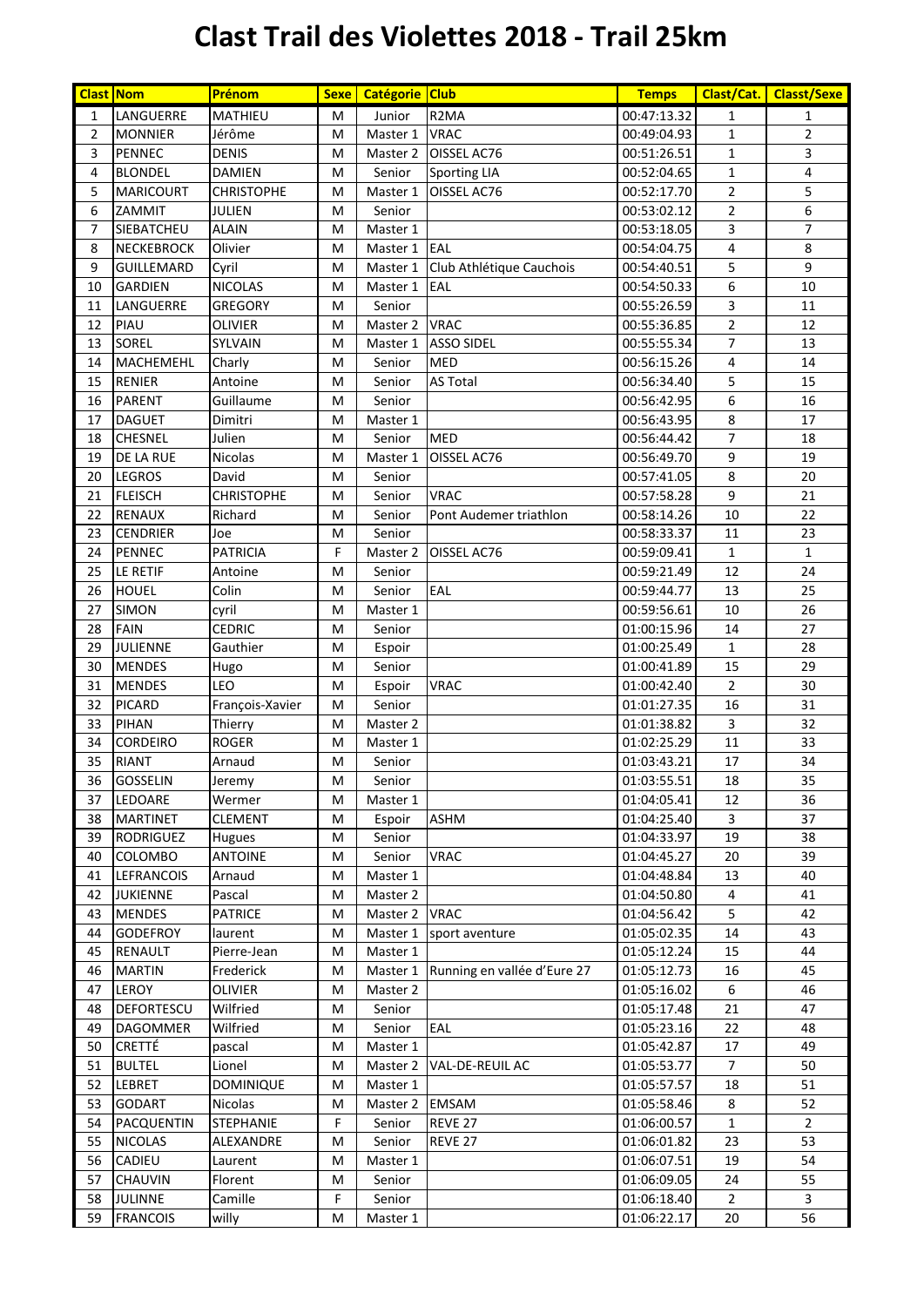## **Clast Trail des Violettes 2018 - Trail 25km**

| <b>Clast Nom</b> |                  | Prénom            | <b>Sexe</b> | Catégorie Club |                                | <b>Temps</b> |                | Clast/Cat.   Classt/Sexe |
|------------------|------------------|-------------------|-------------|----------------|--------------------------------|--------------|----------------|--------------------------|
| 60               | <b>SZYMCZAK</b>  | eric              | M           | Master 2       |                                | 01:06:24.31  | 9              | 57                       |
| 61               | <b>TESSIER</b>   | dominique         | F           | Master 2       | <b>SPN VERNON</b>              | 01:06:27.67  | $\overline{2}$ | $\overline{4}$           |
| 62               | MIELCAREK        | christophe        | M           | Master 2       |                                | 01:06:38.60  | 10             | 58                       |
| 63               | <b>CHAPELLE</b>  | Marc              | M           | Master 1       |                                | 01:06:47.04  | 21             | 59                       |
| 64               | <b>CUISSETTE</b> | <b>LUCK</b>       | M           | Cadet          | <b>VRAC</b>                    | 01:06:58.57  | $\mathbf 1$    | 60                       |
| 65               | <b>CHAUDUN</b>   | OLIVIER           | M           | Master 1       | <b>VRAC</b>                    | 01:07:03.12  | 22             | 61                       |
| 66               | <b>DUTEIL</b>    | Philippe          | M           | Master 2       | <b>RIVA COURIR</b>             | 01:07:09.31  | 11             | 62                       |
| 67               | <b>BINNINGER</b> | AYMERIC           | M           | Senior         | <b>VRAC</b>                    | 01:07:25.11  | 25             | 63                       |
| 68               | <b>BONNET</b>    | OLIVIER           | M           | Master 1       |                                | 01:07:32.42  | 23             | 64                       |
| 69               | <b>JEAN</b>      | Thierry           | M           | Master 2       | <b>ASHM</b>                    | 01:07:39.17  | 12             | 65                       |
| 70               | <b>BEAUFILS</b>  | SYLVIE            | F           | Master 2       | EAL                            | 01:07:45.59  | $\overline{3}$ | 5                        |
| 71               | <b>OLIVEIRA</b>  | ALAIN             | M           | Master 2       | EAL                            | 01:07:46.39  | 13             | 66                       |
| 72               | LECOMTE          | LUDOVIC           | M           | Senior         | EAL                            | 01:07:48.10  | 26             | 67                       |
| 73               | <b>TAILLEUR</b>  | <b>NICOLAS</b>    | M           | Senior         |                                | 01:07:51.89  | 27             | 68                       |
| 74               | <b>ROSSE</b>     | jean marie        | M           | Master 3       | TEAM VAL EURE TRIATHLON        | 01:08:46.77  | $\mathbf{1}$   | 69                       |
| 75               | <b>RODRIGUEZ</b> | Pierre            | M           | Senior         |                                | 01:08:58.01  | 28             | 70                       |
| 76               | <b>BOISSIERE</b> | JEAN-PIERRE       | M           | Master 4       | EAL                            | 01:09:07.83  | $\mathbf{1}$   | 71                       |
| 77               | <b>LEBLOND</b>   | GUILLAUME         | M           | Senior         |                                | 01:09:11.98  | 29             | 72                       |
| 78               | <b>CAMPIGNY</b>  | Manuel            | M           | Senior         |                                | 01:09:25.76  | 30             | 73                       |
| 79               | PIMONT           | JEAN-LUC          | M           | Master 3       | <b>IEAL</b>                    | 01:09:32.11  | $\overline{2}$ | 74                       |
| 80               | LEVIEIL          | <b>DIDIER</b>     | M           | Master 3       | <b>VRAC</b>                    | 01:09:42.98  | 3              | 75                       |
| 81               | <b>DUMENIL</b>   | Carole            | F           | Master 1       | Lhsa                           | 01:09:43.98  | $\mathbf{1}$   | 6                        |
| 82               | ADJADJ           | Johann            | M           | Master 1       |                                | 01:10:56.83  | 24             | 76                       |
| 83               | <b>PAGET</b>     | amelie            | F           | Senior         |                                | 01:10:59.83  | $\mathsf{3}$   | $\overline{7}$           |
| 84               | <b>VIEUBLED</b>  | <b>BERANGERE</b>  | F           | Senior         |                                | 01:11:00.14  | $\sqrt{4}$     | 8                        |
| 85               | <b>ANFRAY</b>    | ROMUALD           | M           | Senior         | <b>ASHM</b>                    | 01:11:04.27  | 31             | 77                       |
| 86               | <b>AUZOUX</b>    | <b>MICHEL</b>     | M           | Master 4       |                                | 01:11:08.00  | $\overline{2}$ | 78                       |
| 87               | CATALFO          | Mickael           | M           | Master 1       |                                | 01:11:09.17  | 25             | 79                       |
| 88               | <b>ROY</b>       | <b>SOPHIE</b>     | F           | Master 1       | <b>TEAM VAL EURE TRIATHLON</b> | 01:11:17.91  | $\overline{2}$ | 9                        |
| 89               | <b>ARTISIEN</b>  | Fabien            | M           | Senior         |                                | 01:11:24.48  | 32             | 80                       |
| 90               | <b>LEON</b>      | <b>GREGORY</b>    | M           | Senior         |                                | 01:11:25.92  | 33             | 81                       |
| 91               | <b>BARBEY</b>    | Gilles            | M           | Master 2       |                                | 01:11:33.74  | 14             | 82                       |
| 92               | <b>SIMON</b>     | SEBASTIEN         | М           | Senior         | EAL                            | 01:11:52.01  | 34             | 83                       |
| 93               | <b>BOEHM</b>     | <b>MATHIAS</b>    | M           | Cadet          | EAL                            | 01:12:13.30  | $\overline{2}$ | 84                       |
| 94               | <b>MARTORY</b>   | <b>ANNE MARIE</b> | F           | Master 2       |                                | 01:12:17.51  | 4              | 10                       |
| 95               | <b>MARIE</b>     | PASCAL            | ${\sf M}$   | Master 1 ASHM  |                                | 01:12:21.30  | 26             | 85                       |
| 96               | <b>TARASIUK</b>  | <b>JEAN LOUIS</b> | м           | Master 2 ASHM  |                                | 01:12:27.73  | 15             | 86                       |
| 97               | <b>LEGROS</b>    | LAETITIA          | F           |                | Master 1 RIVA COURIR           | 01:12:44.00  | $\mathbf{3}$   | 11                       |
| 98               | <b>VOISON</b>    | Jerome            | M           | Master 1       | <b>ASHM</b>                    | 01:12:44.50  | 27             | 87                       |
| 99               | LANGUERRE        | AMELIE            | F           | Junior         | EAL                            | 01:13:11.53  | $\mathbf{1}$   | 12                       |
| 100              | <b>LEROUX</b>    | <b>CECILE</b>     | F           | Senior         | REVE 27                        | 01:13:22.88  | 5              | 13                       |
| 101              | <b>DRON</b>      | ANNE-SOPHIE       | F           | Senior         | VRAC                           | 01:13:38.30  | 6              | 14                       |
| 102              | <b>DRON</b>      | ERIC              | M           | Master 3       | VRAC                           | 01:13:38.82  | 4              | 88                       |
| 103              | <b>DUMONTIER</b> | alexandra         | F           | Senior         |                                | 01:14:05.74  | $\overline{7}$ | 15                       |
| 104              | <b>LANNIER</b>   | <b>STEPHANIE</b>  | F           | Master 1       |                                | 01:14:23.88  | 4              | 16                       |
|                  | 105 PICARD       | Eloise            | F           | Senior         | CLUB OMNISPORTS HARFLEURAIS    | 01:14:58.92  | 8              | 17                       |
| 106 REY          |                  | Annabelle         | F           | Senior         |                                | 01:15:06.18  | 9              | 18                       |
| 107              | <b>MESSU</b>     | Laurent           | M           | Master 1       |                                | 01:15:23.04  | 28             | 89                       |
|                  | 108 LAUDREL      | <b>FRANCINE</b>   | F           | Master 3       | <b>ASHM</b>                    | 01:15:28.06  | $\mathbf{1}$   | 19                       |
|                  | 109 PHILIPPOT    | <b>HELENE</b>     | F           | Senior         |                                | 01:15:32.34  | 10             | 20                       |
|                  | 110 MARIEL       | Gérald            | M           | Master 3       |                                | 01:15:50.53  | 5              | 90                       |
|                  | 111 BIENVENU     | GERARD            | М           | Master 3       |                                | 01:15:51.41  | 6              | 91                       |
|                  | 112 ASSELIN      | Sandrine          | F           |                | Master 1 EAC Evreux            | 01:15:52.28  | 5              | 21                       |
|                  | 113 RENAUX       | Angélique         | F           |                | Master 1 Sport Aventure        | 01:15:57.79  | 6              | 22                       |
|                  | 114 MAILLOT      | Eric              | М           | Master 1       |                                | 01:16:10.40  | 29             | 92                       |
|                  | 115 PERRUDIN     | Raphael           | М           | Master 1       |                                | 01:16:10.79  | 30             | 93                       |
|                  | 116 DUVAL        | <b>FLORENCE</b>   | F           | Master 2       | <b>TVT</b>                     | 01:16:38.56  | 5              | 23                       |
|                  | 117 FARIEUX      | Alex              | м           | Senior         |                                | 01:17:10.81  | 35             | 94                       |
| 118              | <b>GANDON</b>    | Virginie          | F           | Master 1       | <b>CAP Sanofi</b>              | 01:17:20.22  | 7              | 24                       |
|                  |                  |                   |             |                |                                |              |                |                          |